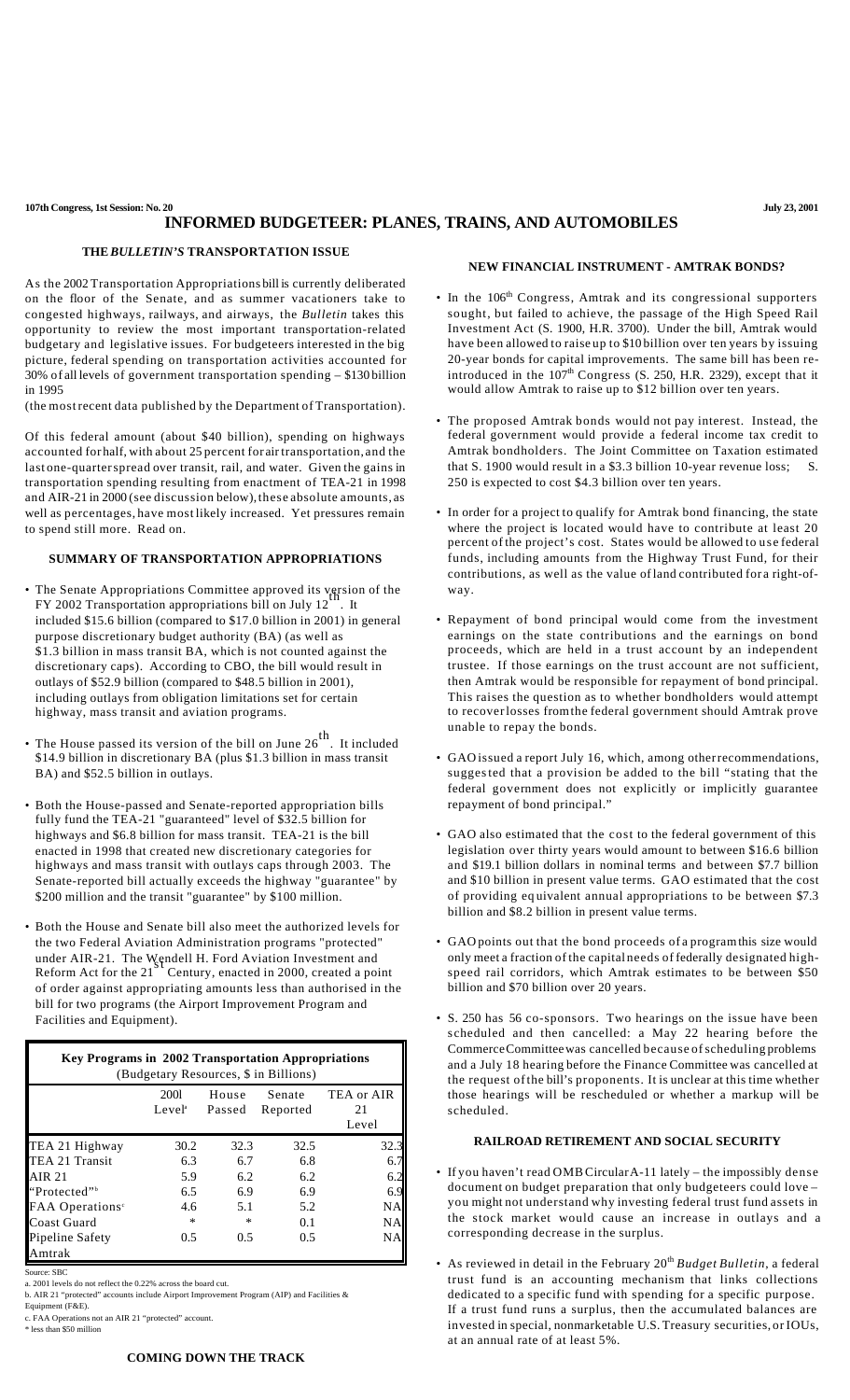- Contrary to what many believe, the balances invested in U.S. Treasury securities do not sit in a bank. As ever, the government uses the trust fund surpluses to pay down debt held by the public in a time of unified budget surpluses, orto spend on other programs during a time of deficits. If a fund ever reaches the point where outgoing payments exceed current receipts, the Treasury must obtain cash to pay back the IOUs through some combination of increased taxes,spending cuts, increased borrowing fromthe public, or retiring less debt.
- Some of the trustfunds established to provide retirement income for workers are facing huge unfunded liabilities. For example the unfunded liability for Social Security is about \$8.7 trillion, and the unfunded liability for the much smaller Railroad Retirement system is about \$40 billion. While both systems are running annual surpluses, some propose investing trust fund balances in the equities markets to shore up these systems for the future.
- Because of the guidance of A-11, proposals to privately invest trust fund balances (such as HR 1140, forthe Railroad Retirement system) currently are estimated to increase outlays. The CBO cost estimate of HR.1140 states: "we treat an investment in non-U.S. securities (equity or debt securities) as a purchase of an asset. You must record an obligation and an outlay for the purchase in an amount equal to the purchase price." Selling off such an investment would conversely result in an offsetting receipt (a negative outlay).
- This budgetary treatment is bas ed on the notion that when the government sends money to the private sector, it is an outlay. But, there are those who argue that if the government invests money in the stock market, the money is not really "sent" to the private sector. They suggest the purchase of financial assets should be treated as an investment, or a means of financing, rather than an outlay.
- There are two problems with this suggestion. First, the federal government does not have a capital budget. It currently treats other investments – from infrastructure and R&D, to education and training–as an outlay. There is no consensus to treat financial investments any differently. Second, the purchase of financial assets cannot be viewed in isolation from the rest of the budget. Under current law, the Railroad Retirement Trust Fund and the Social Security Trust Fund consist entirely of those special, nonmarketable U.S. Treasury securities. Using the budget surplus to cash-in these bonds and buy stock means the government will have less cash to pay off the public debt. That means government interest payments to the public will be higher.
- If purchasing private assets were not treated as an outlay, it would likely open the door for massive government intervention in the capitalmarkets. Our current path of paying down the debt would be reversed with new increases in federal borrowing.
- To date, there is no evidence that OMB plans to change the A-11 guidance on the budgetary treatment offinancialor physical assets. As a result, CBO estimates that if enacted, HR 1140 would increase outlays by \$15.8 billion. Likewise, proposals authorizing the government to invest Social Security Trust Fund balances in the stock or corporate bond markets would increase outlays as well in the year the investment occurred.

## **THE LITTLE ENGINES THAT COULDN'T**

- H.R. 1020, the Railroad Track Modernization Act of 2001, would authorize the Department of Transportation (DOT) to issue \$1.05 billion in grants (if provided in a future appropriation bill) to states and smaller (class II and class III) railroads for the rehabilitation and improvement of tracks and related strictures.
- These grants would be used primarily to upgrade tracks so they

could accommodate heavier 286,000-pound rail cars, increasingly used by the largest railroads. These heavier cars put significant strains on rail infrastructure. Many small rail lines can only handle these cars only with difficulties, including slow speeds, greaterwear and tear, and possible derailment. Others are unable to handle these heavier cars at all. To remain integrated in the national rail network these smaller railroad lines will require upgrades.

- A study commissioned by the American Short Line and Regional Railroad Association found that it would cost about \$6.9 billion to upgrade *all* of the nations tracks and bridges. Funding for infrastructure upgrades above the \$1.05 billion in grants could come from the railroads, states, and the Railroad Rehabilitation and Improvement Financing program. Authorized in TEA-21, RRIF can provide up to \$3.5 billion at any time in direct loans and loan guarantees for rail capital improvements like these upgrades.
- Proponents of the bill argue that smaller railroads can't borrow or generate enough profits to invest in such upgrades, and therefore need assistance. Without such assistance, it is argued, many of theserail lines would be abandoned,leaving communities–especially in rural areas–cut off from the national rail network.
- H.R. 1020 was reported by the House Committee on Transportation and Infrastructure on June  $12<sup>th</sup>$ . It currently has 100 cosponsors in the House. Supporters plan to introduce a companion bill in the Senate shortly.

## **BUDGET QUIZ**

**Question**: Why does the \$1.35 billion provided for mass transit BA in the 2002 Transportation Appropriations bill not count against the discretionary cap for budgetary enforcement and sequestration purposes?

**Answer**: When TEA-21 carved out new, separate categories of spending for highways and mass transit beginning in 1999, spending limits (or caps) were set for outlays only, because most of the budgetary resources provided to generate outlays in those programs come from obligation limitations, not budget authority. However, the authors of TEA-21 forgot that some mass transit programs actually n eeded appropriations of budget authority to produce associated outlays and did not set a cap on such budget authority.

When it came time (after enactment of TEA-21) to count mass transit BA and outlays in the first Transportation bill against the new caps, it was discovered there was no mass transit BA cap against which one could measure the BA that had to be provided to drive the outlays. So while OMB, CBO, and the Budget Committees did *record* the mass transit appropriation as BA, they did not *count it against* any cap, leaving enforcement to be leviedthrough the only mechanismprovided by law – the mass transit outlay cap.

This consensus practice has been in effect since 1998, which makes the current Administration's complaint (Statement of Administratio n Policy, S. 1178 Dept. of Transportation Appropriations Bill, FY2002) that the "Senate Committee exempted \$1.35 billion...from the overall limit of \$661 billion...as backdoor spending" very curious indeed. But the Administration does not seemto appreciate the difference between its desire for an "overall limit" and the application of law to its proposed discretionary BEA cap of \$660.6 billion, which–even under the Administration's request–would, by law, be augmented by appropriatio ns for CDRs, adoption assistance, and EITC and, by interpretation of law, would not have mass transit BA counted against it. Further, the Administration thus far has failed to make the necessary legislative proposal to correct the error of TEA-21 and formally create the mass transit BA cap to accompany the mass transit outlay cap that has proved sufficient to enforce TEA-21.